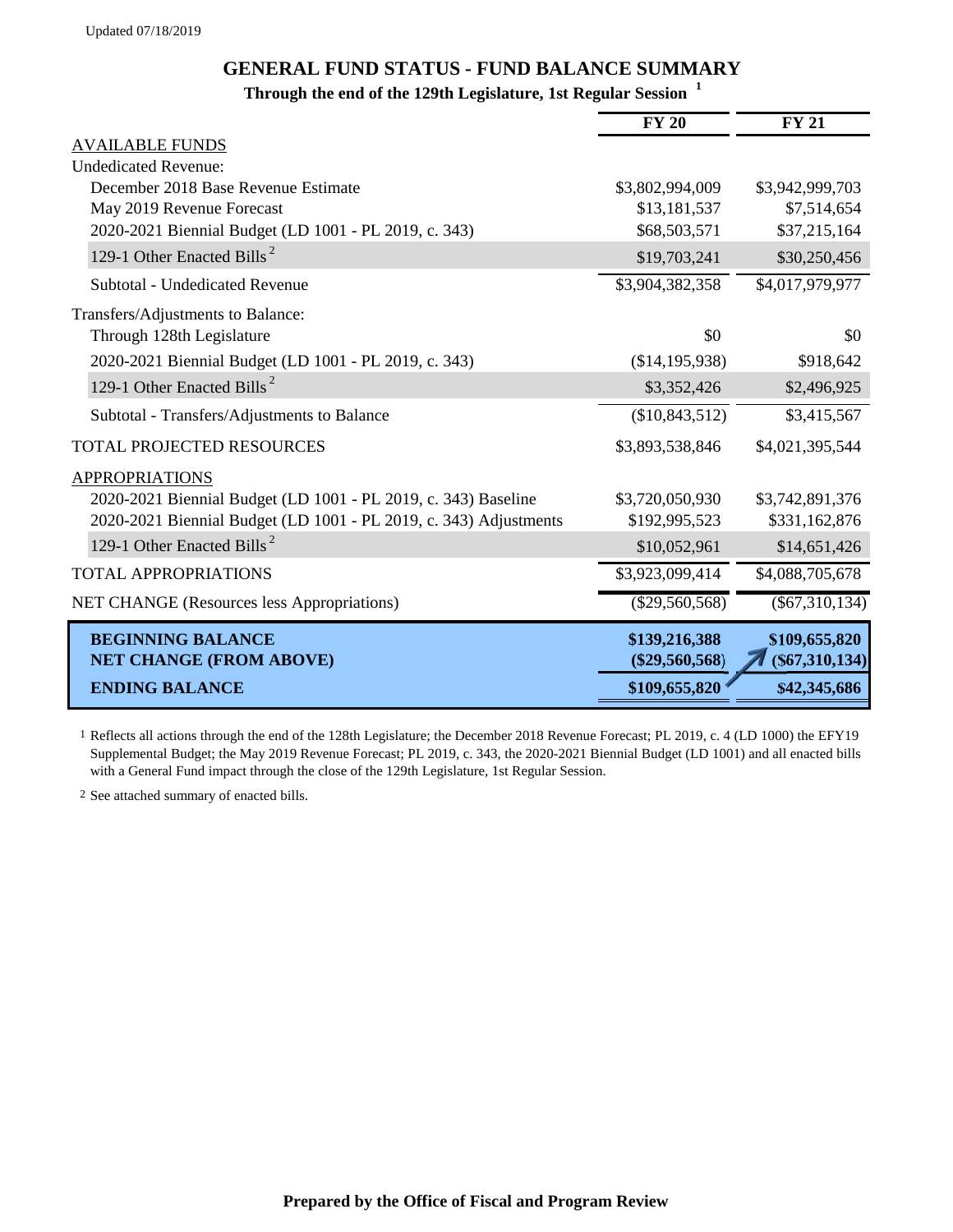|    |                         |                                                                                                                                                                                            | Appropriations                                          |              | Revenue         |                               | Transfers     |              | <b>Net</b>    |                 |
|----|-------------------------|--------------------------------------------------------------------------------------------------------------------------------------------------------------------------------------------|---------------------------------------------------------|--------------|-----------------|-------------------------------|---------------|--------------|---------------|-----------------|
| LD | <b>Enactment Status</b> | Title (short)                                                                                                                                                                              | <b>FY 20</b>                                            | <b>FY 21</b> | <b>FY 20</b>    | <b>FY 21</b>                  | <b>FY 20</b>  | <b>FY 21</b> | <b>FY 20</b>  | <b>FY 21</b>    |
|    | 38 PL 2019 c. 418       | An Act To Require Insurance Coverage for Hearing Aids for                                                                                                                                  | \$0                                                     | \$158,492    | $\sqrt{50}$     | $\sqrt{50}$                   | \$0           | \$0          | \$0           | \$158,492       |
|    |                         | 84 Resolve 2019 c.102 Resolve, Directing the Department of Health and Human Services<br>To Allow Spouses To Provide Home and Community-based<br>Services to Eligible MaineCare Members     | \$13,994                                                | \$29,388     | \$0             | \$0                           | \$0           | \$0          | \$13,994      | \$29,388        |
|    | 176 PL 2019 c. 421      | An Act To Enhance Participation on the State Board of Education                                                                                                                            | \$4,950                                                 | \$4,950      | $\overline{50}$ | \$0                           | \$0           | \$0          | \$4,950       | \$4,950         |
|    | 184 PL 2019 c. 504      | An Act To Amend the Veterans' Homelessness Prevention<br><b>Coordination Program</b>                                                                                                       | \$132,191                                               | \$133,082    | \$0             | $\sqrt{30}$                   | $\frac{1}{2}$ | \$0          | \$132,191     | \$133,082       |
|    | 204 PL 2019 c. 422      | An Act To Provide Funding for a Ranger Pilot Position in the<br>Maine Forest Service                                                                                                       | \$99,831                                                | \$135,784    | \$0             | \$0                           | \$0           | \$0          | \$99,831      | \$135,784       |
|    | 214 PL 2019 c. 509      | An Act To Increase Funding for Civil Legal Services                                                                                                                                        | \$0                                                     | \$0          | $-$105,076$     | $-$140,101$                   | $\frac{1}{2}$ | \$0          | \$105,076     | \$140,101       |
|    | 440 PL 2019 c. 510      | An Act To Continue the Doctors for Maine's Future Scholarship<br>Program                                                                                                                   | \$400,000                                               | \$400,000    | \$0             | \$0                           | \$400,000     | \$400,000    | \$0           | \$0             |
|    | 443 PL 2019 c. 426      | An Act To Prevent Vitamin K Deficiency Bleeding and Eye<br>Damage in Infants                                                                                                               | \$7,500                                                 | \$2,500      | \$0             | $\boldsymbol{S}$ <sup>0</sup> | \$0           | \$0          | \$7,500       | \$2,500         |
|    | 527 Resolve 2019 c. 92  | Resolve, Directing the Department of Agriculture, Conservation<br>and Forestry, Bureau of Parks and Lands To Establish a Law<br>Enforcement Training Program for Park Managers and Certain | \$42,597                                                | \$42,597     | \$0             | \$0                           | \$0           | \$0          | \$42,597      | \$42,597        |
|    | 528 PL 2019 c. 65       | An Act To Increase the Number of Clubs That May Be Issued a<br>Special Dog Training Area License                                                                                           | \$0                                                     | \$0          | \$1,296         | \$1,296                       | \$0           | \$0          | $-$1,296$     | $-$1,296$       |
|    | 574 PL 2019 c. 427      | An Act To Clarify That Petitions for Certiorari to the Supreme<br>Court of the United States Are Included within the Definition of<br><b>Indigent Legal Services</b>                       | \$9,000                                                 | \$12,000     | \$0             | \$0                           | \$0           | \$0          | \$9,000       | \$12,000        |
|    | 642 PL 2019 c. 429      | An Act Regarding Kindergarten Readiness for Children Who Are<br>Deaf and Hard of Hearing                                                                                                   | \$21,336                                                | \$0          | \$0             | \$0                           | \$0           | \$0          | \$21,336      | \$0             |
|    | 701 PL 2019 c. 480      | An Act To Modernize the National School Lunch Program and the<br>School Breakfast Program                                                                                                  | \$650,000                                               | \$150,000    | $\overline{50}$ | \$0                           | \$650,000     | \$150,000    | \$0           | \$0             |
|    | 761 PL 2019 c. 492      | An Act To Ensure That Incarcerated Individuals Are Eligible for<br>Medicaid during Incarceration and Receive Food Supplement<br>Program Benefits upon Release                              | \$29,509                                                | \$0          | \$0             | $\vert$ \$0                   | \$0           | \$0          | \$29,509      | \$0             |
|    | 786 PL 2019 c. 514      | An Act To Reduce Hunger and Promote Maine Agriculture                                                                                                                                      | \$1,000,000                                             | \$1,000,000  | $\$0$           | $\boldsymbol{S}$ <sup>0</sup> | \$1,000,000   | \$1,000,000  | \$0           | \$0             |
|    | 820 PL 2019 c. 274      | An Act To Prevent Discrimination in Public and Private Insurance<br>Coverage for Pregnant Women in Maine                                                                                   | \$227,546                                               | \$375,843    | \$0             | \$0                           | \$0           | \$0          | \$227,546     | \$375,843       |
|    | 959 PL 2019 c. 519      | An Act To Increase Funding for the Maine Lakes Society<br>"LakeSmart" Program and the Lake Stewards of Maine Volunteer<br><b>Lake Monitoring Program</b>                                   | \$175,000                                               | \$175,000    | \$0             | $\vert$ \$0                   | \$0           | \$0          | \$175,000     | \$175,000       |
|    | 982 Resolve 2019 c. 93  | Resolve, To Expand the Use of the Women, Infants and Children<br>Special Supplemental Food Program at Farmers' Markets                                                                     | $\boldsymbol{S}$ <sup><math>\boldsymbol{O}</math></sup> | \$10,000     | \$0             | $\vert$ \$0                   | \$0           | \$0          | \$0           | \$10,000        |
|    | 997 PL 2019 c. 481      | An Act To Promote Social and Emotional Learning and<br>Development for Young Children                                                                                                      | \$424,040                                               | \$440,341    | \$0             | \$0                           | \$0           | \$0          | \$424,040     | \$440,341       |
|    | 1028 PL 2019 c. 530     | An Act To Prevent and Reduce Tobacco Use with Adequate<br>Funding and by Equalizing the Taxes on Tobacco Products and To<br>Improve Public Health                                          | \$5,664,286                                             | \$11,055,006 | \$5,339,958     | \$9,699,640                   | \$946,925     | \$946,925    | $-$ \$622,597 | \$408,441       |
|    | 1030 PL 2019 c. 432     | An Act To Amend the Laws Governing the Substance Use Disorder<br><b>Services Commission</b>                                                                                                | $-$ \$2,230                                             | $-$ \$2,230  | \$0             | \$0                           | \$0           | \$0          | $-$ \$2,230   | $-$2,230$       |
|    | 1044 PL 2019 c. 433     | An Act To Advance Children's Cancer Research in Maine                                                                                                                                      | \$11,000                                                | \$0          | \$0             | \$0                           | \$0           | \$0          | \$11,000      | $\overline{50}$ |